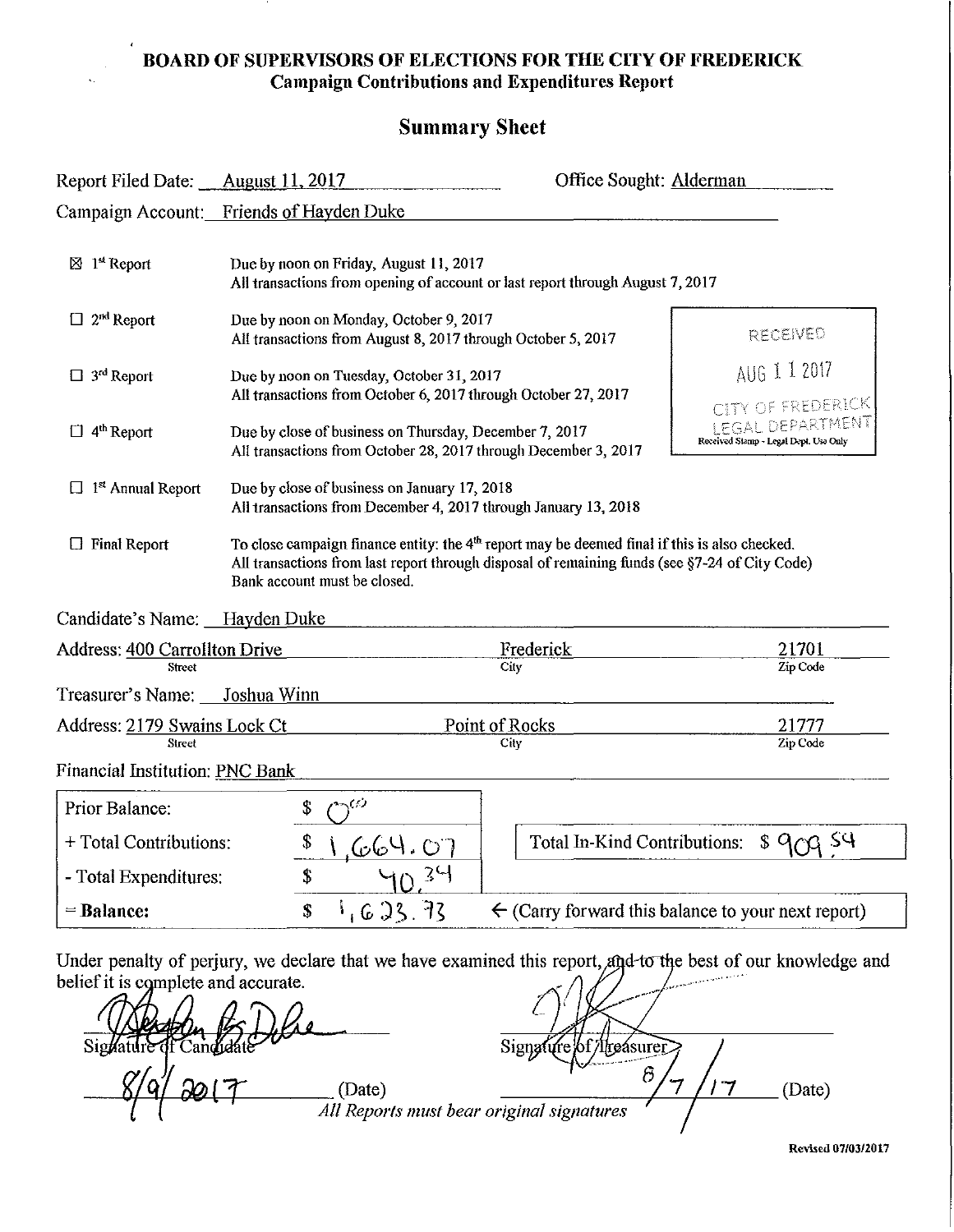| Page $\_\$ of 4 |  |  |
|-----------------|--|--|
| Report Number 1 |  |  |

# **Contributions**

# (Do Not Include In-Kind)

Campaign Account: Friends of Hayden Duke

 $\bar{z}$ 

 $\hat{\boldsymbol{\beta}}$ 

| Date      |                                         |                            |
|-----------|-----------------------------------------|----------------------------|
| Received  | <b>Name and Address of Contributor</b>  | <b>Contribution Amount</b> |
|           | Hayden Duke                             | \$30.00                    |
| 2/12/2017 | 400 Carrollton Drive                    |                            |
|           | Frederick, MD 21701                     |                            |
| 3/3/2017  | Robert Cox                              | \$100.00                   |
|           | 210 Rockwell Terrance                   |                            |
|           | Frederick, MD 21701                     |                            |
| 3/3/2017  | <b>Stacy Michaels</b>                   | \$100.00                   |
|           | <b>PO Box 428</b>                       |                            |
|           | Frederick, MD 21705<br>Sharon Keller    | \$100.00                   |
| 3/17/2017 | 1601 Jefferson Pike                     |                            |
|           | Knoxville, MD 21758                     |                            |
|           |                                         |                            |
|           | Connie Onspaugh                         | \$30.00                    |
| 6/19/2017 | 4909 Ijamsville Rd                      |                            |
|           | Ijamsville, MD 21754                    |                            |
|           | Harold Wilson Painter                   | \$30.00                    |
| 6/19/2017 | 416 Hungerford Dr., Suite #223          |                            |
|           | Rockville, MD 20850                     |                            |
| 6/19/2017 |                                         | \$350.00                   |
|           | Craig S. Giangrande<br>113 Record St    |                            |
|           | Frederick, MD 21701                     |                            |
|           |                                         |                            |
|           | Mark & Cynthia Schaff                   | \$60.00                    |
| 6/19/2017 | 9455 Dunraven St<br>Frederick, MD 21704 |                            |
|           |                                         |                            |
| 6/19/2017 | Charles & Carol Duke                    | \$200.00                   |
|           | 2609 E. Pelican Drive                   |                            |
|           | Oak Island, NC 28465                    |                            |
|           | Gilmore W. House                        | \$30.00                    |
|           | 8429 Fingerboard Rd                     |                            |
| 6/19/2017 | Frederick, MD 21704                     |                            |
|           |                                         |                            |
|           | <b>Stacy Michaels</b><br>PO Box 428     | \$60.00                    |
| 6/19/2017 | Frederick, MD 21705                     |                            |
|           |                                         |                            |
| 6/19/2017 | Joshua & Brooke Winn                    | \$60.00                    |
|           | 2179 Swains Lock Ct                     |                            |
|           | Point of Rocks, MD 21777                |                            |
|           |                                         | \$1,150.00                 |
|           | <b>TOTALS THIS PAGE</b>                 |                            |

Page  $\frac{1}{\sqrt{1-\frac{4}{1-\frac{4}{1-\cdots}}}}$ 

**Revised 07/03/2017**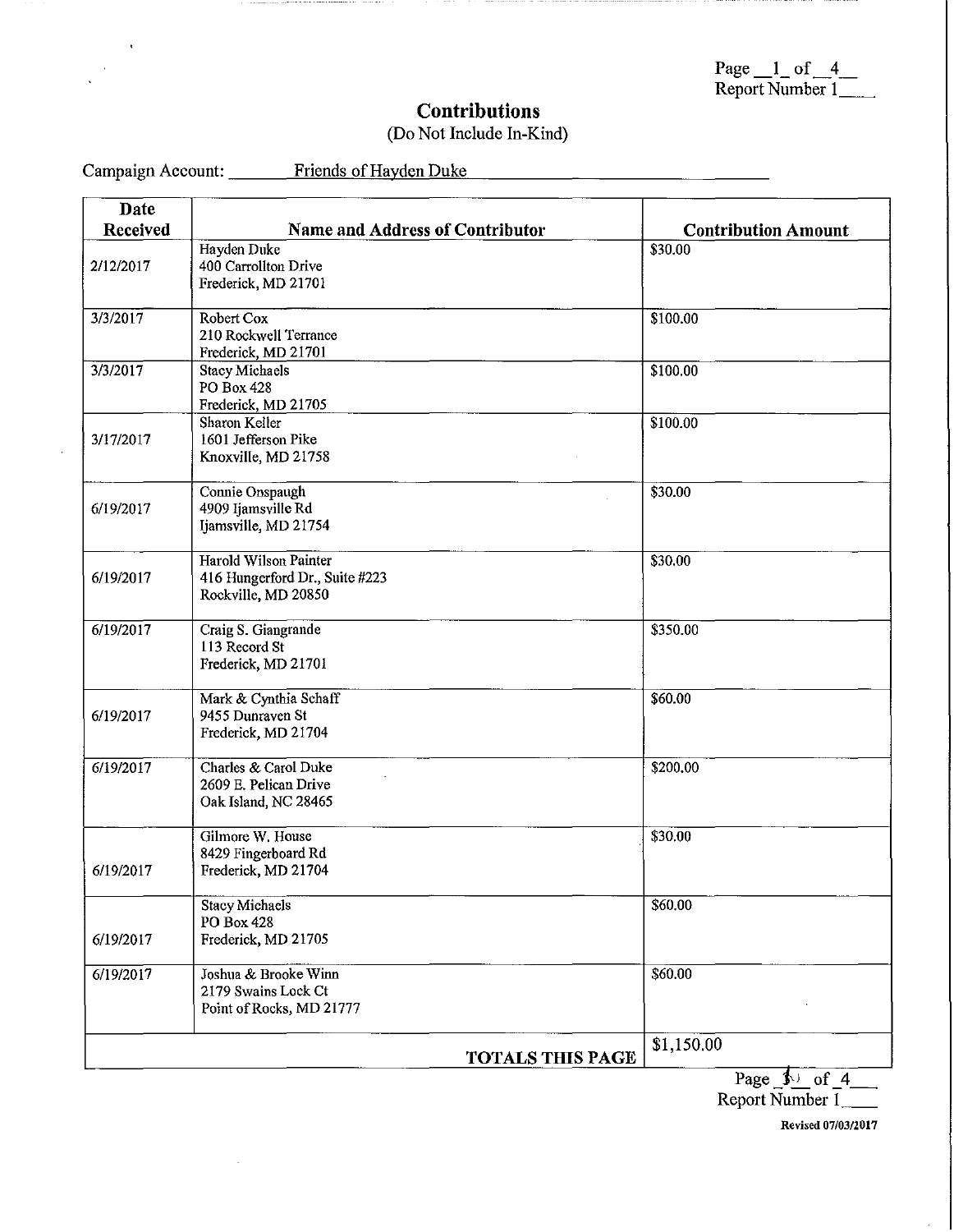| Page $2$ of $4$ |  |  |
|-----------------|--|--|
| Report Number 1 |  |  |

 $\ddot{\phantom{a}}$ 

### **Contributions**

#### (Do Not Include In-Kind)

Campaign Account: \_\_\_\_\_\_\_\_\_\_\_\_ Friends of Hayden Duke

| Date      |                                                |                            |
|-----------|------------------------------------------------|----------------------------|
| Received  | <b>Name and Address of Contributor</b>         | <b>Contribution Amount</b> |
| 6/19/2017 | Rick & Krista Johnson                          | \$60.00                    |
|           | 9531 Brigadoon Lane<br>Frederick, MD 21704     |                            |
|           | <b>Walter Olson</b>                            | \$30.00                    |
|           | 13 W. Main St                                  |                            |
| 6/19/2017 | New Market, MD 21774                           |                            |
| 6/19/2017 | Jason & Amanda Miller                          | \$60.00                    |
|           | 14719 Harrisville Rd                           |                            |
|           | Mt Airy, MD 21771<br>Charles & Sandra Dalton   |                            |
|           | 311 Braeburn Drive                             | \$60.00                    |
| 6/19/2017 | Walkersville, MD 21793                         |                            |
|           |                                                |                            |
|           | Gilmore W. House                               | \$49.07                    |
| 6/19/2017 | 8429 Fingerboard Rd<br>Frederick, MD 21704     |                            |
|           |                                                |                            |
| 6/19/2017 | Kirby Delatuer                                 | \$60.00                    |
|           | 109 Park Lane                                  |                            |
|           | Thurmont, MD 21788                             |                            |
| 6/19/2017 | James Dvorak                                   | \$30.00                    |
|           | 1 Charles St                                   |                            |
|           | Walkersville, MD 21793                         |                            |
| 6/19/2017 | Fred Michel<br>202 College Ave, Apt 3          | \$30.00                    |
|           | Frederick, MD 21701                            |                            |
|           | <b>Billy Shreve</b>                            | \$30.00                    |
| 6/19/2017 | 1812 Sebastian Blvd                            |                            |
|           | Frederick, MD 21701                            |                            |
| 6/19/2017 | <b>Eric Beasley</b>                            | \$30.00                    |
|           | $27E$ B St                                     |                            |
|           | Brunswick, MD 21716                            |                            |
| 6/29/2017 | Patricia Ann Kelly<br>897 Pontiac Ave          | \$25.00                    |
|           | Frederick, MD 21701                            |                            |
|           |                                                |                            |
|           | Langhorne Canning                              | \$50.00                    |
| 7/3/2017  | 723 Country Club Drive<br>Oak Island, NC 28465 |                            |
|           |                                                |                            |
|           |                                                | \$514.07                   |
|           | <b>TOTALS THIS PAGE</b>                        |                            |

# **Expenditures**

**Revised 07103/2017**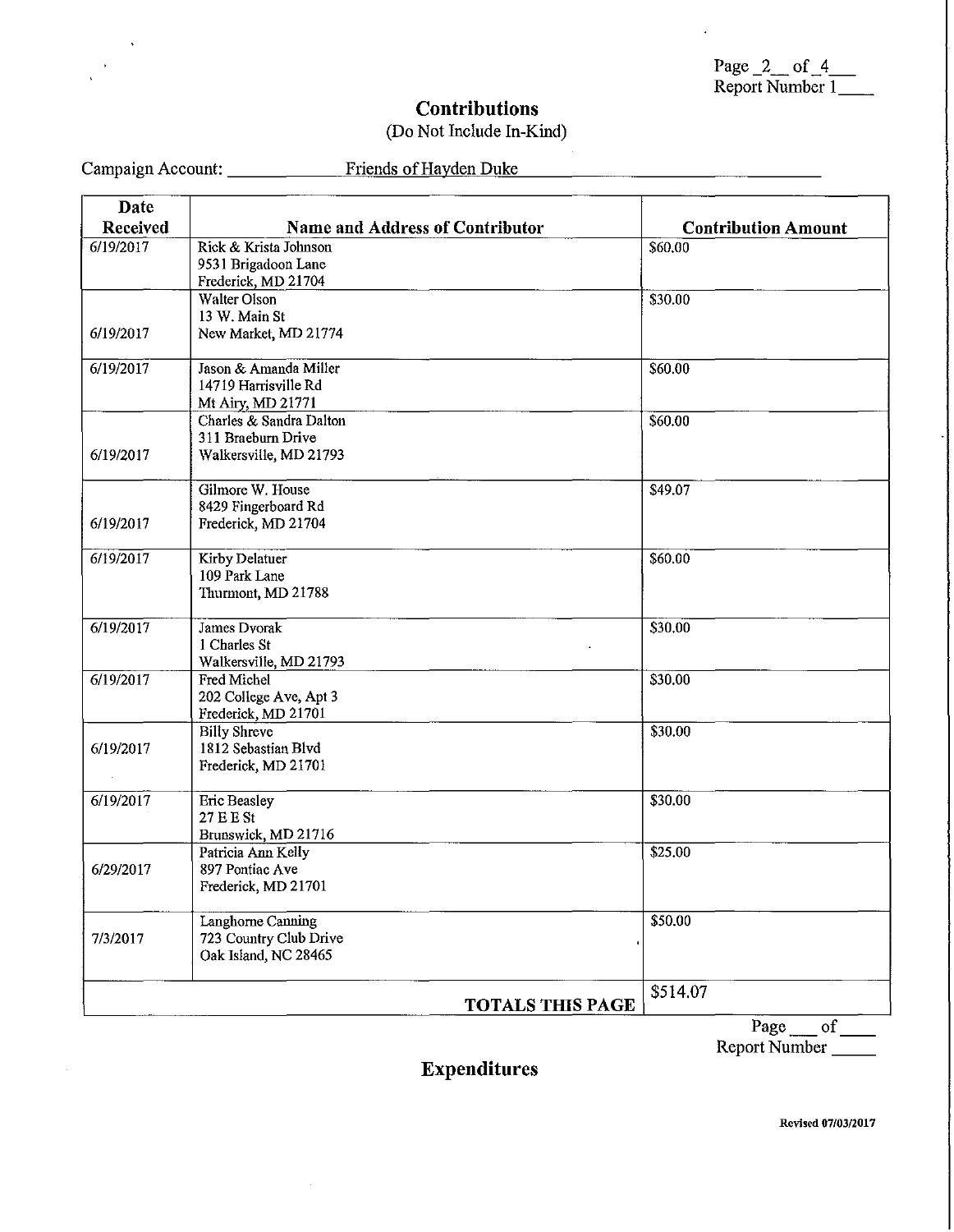page 354<br>Report1

L,

# **Expenditures**

 $\ddot{\phantom{0}}$ 

 $\ddot{\phantom{0}}$  $\ddot{\phantom{a}}$ 

 $\hat{\boldsymbol{\theta}}$ 

 $\bar{\gamma}$ 

# Campaign Account: \_\_\_\_\_\_\_\_\_ Friends of Hayden Duke

| Date      | Name and Address of Payee                                  | <b>Nature of Expenditure</b>                                       | <b>Amount</b> |
|-----------|------------------------------------------------------------|--------------------------------------------------------------------|---------------|
| 5/31/2017 | PNC Bank                                                   | <b>Bank Service Charge</b>                                         | S7.00         |
|           | PNC Bank                                                   | <b>Bank Service Charge</b>                                         | \$2.00        |
| 6/30/2017 |                                                            |                                                                    |               |
| 7/31/2017 | <b>PNC Bank</b>                                            | <b>Bank Service Charge</b>                                         | \$2.00        |
| 8/4/2017  | Hayden Duke<br>400 Carrollton Drive<br>Frederick, MD 21701 | Reimbursement for domain name<br>purchase and advertising expenses | \$29.34       |
|           |                                                            |                                                                    |               |
|           |                                                            |                                                                    |               |
|           |                                                            |                                                                    |               |
|           |                                                            |                                                                    |               |
|           |                                                            |                                                                    |               |
|           |                                                            |                                                                    |               |
|           |                                                            |                                                                    |               |
|           |                                                            |                                                                    |               |
|           |                                                            | <b>TOTALS THIS PAGE</b>                                            | \$40.34       |